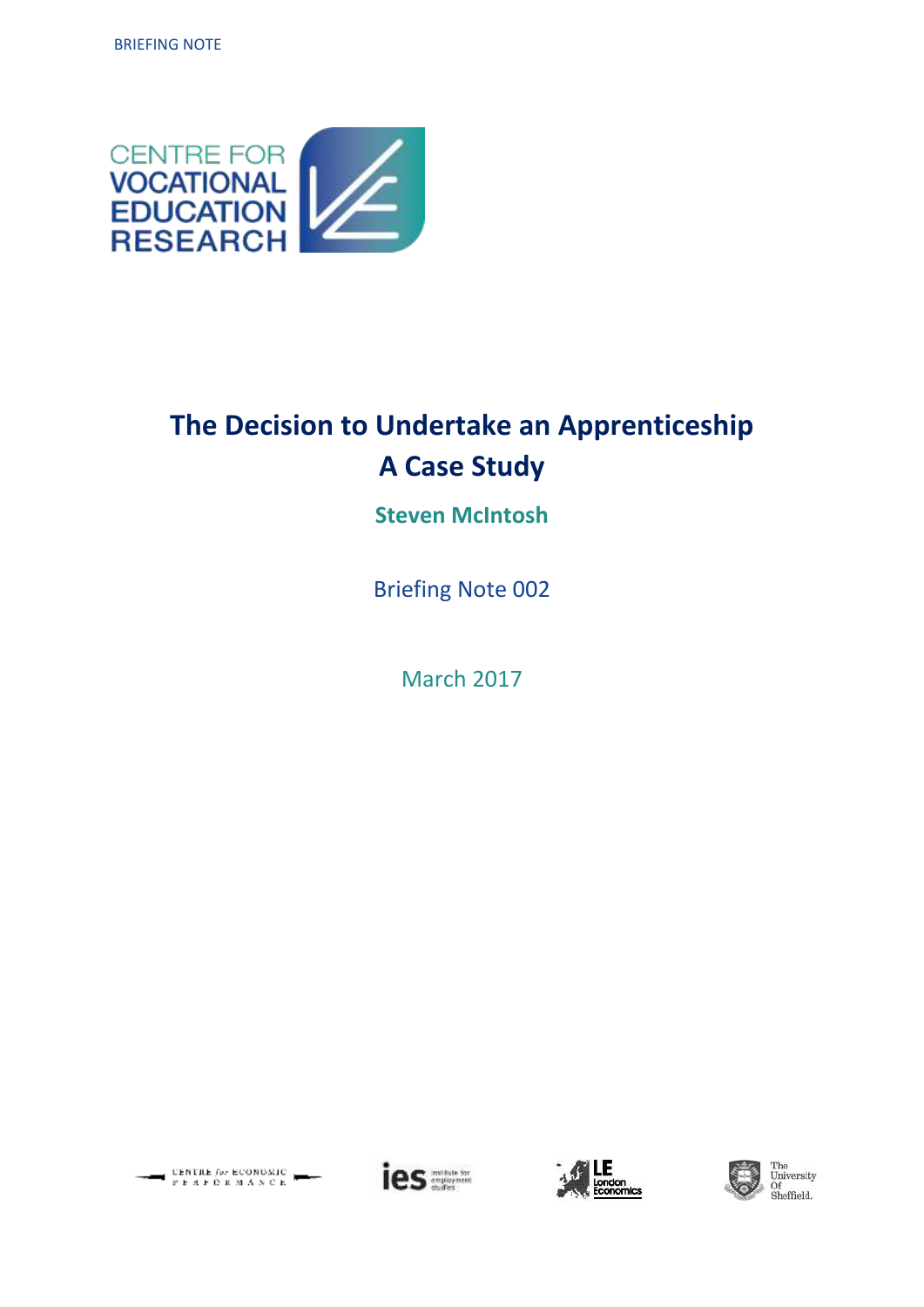#### **Executive Summary**

This briefing note discusses the results of a questionnaire distributed to all incoming apprentices at the Advanced Manufacturing Research Centre (AMRC) at the University of Sheffield in September 2015, and responded to by 61 apprentices (response rate of around 50%). These respondents were young, mostly aged 16-18, well-qualified, almost all having 5 or more good GCSEs including English and Maths, and half having at least one parent in a professional or managerial occupation. The data from this questionnaire were used to answer the question 'what factors influence the decision of young people to undertake an apprenticeship?'

The results show that the desire to undertake an apprenticeship was not developed strongly at the apprentices' former schools. The majority (54%) reported that they received neither encouragement nor discouragement to undertake an apprenticeship from their school, while a similar proportion (22-23% each) were either encouraged or actively discouraged from following such a course. Those with better school qualifications seem to be particularly likely to have been actively discouraged.

In contrast to attitudes from school, the apprentices report much higher levels of encouragement from their family. A majority (73%) report that they were encouraged to do an apprenticeship, with virtually no-one reporting being discouraged. This is the case whether the apprentice has parents in professional/managerial occupations or not. In addition, approaching half of the apprentices knew a family member who had been an apprentice, while a large majority had a friend who was doing or had done an apprenticeship (far more than who knew someone who had gone to university). Very few of the AMRC apprentices did not have personal acquaintance with apprentices through either friends or families. Such legacy effects therefore seem to have a strong effect on the decision to participate in apprenticeships.

**Acknowledgements**. I would like to sincerely thank Roger Davis-Green and Kerry Featherstone at the AMRC for their advice and help in conducting the survey of apprentices, and of course the apprentices themselves for taking the time to complete the questionnaire. Thanks also to Andy Dickerson for help with drafting the questionnaire, and for comments. The research was funded by the Department for Education, through the Centre for Vocational Education Research.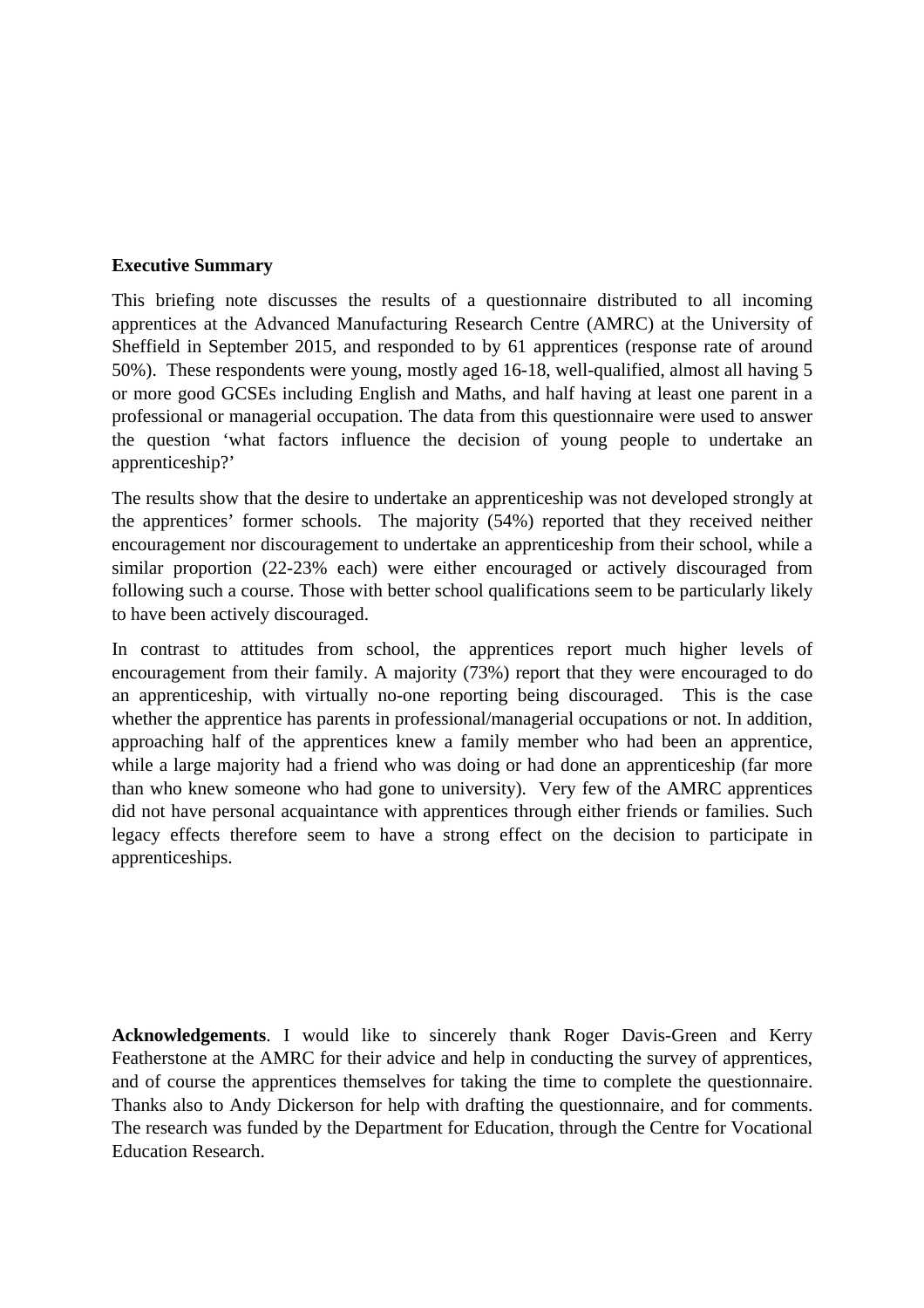#### **1. Introduction**

This briefing note provides information on the factors that influence the decision to undertake an apprenticeship, based on survey responses given by apprentices engaged in training at the University of Sheffield's Advanced Manufacturing Research Centre (AMRC). The AMRC was established in 2001 as a partnership between the university and its industrial partner, Boeing, to undertake engineering research focussing on machining and materials for highvalue manufacturing sectors. Since its creation, the centre has expanded and added many new partners, including for example Rolls-Royce, BAE Systems and Airbus.

The AMRC began accepting apprentices in 2013, with an initial cohort of 150 apprentices enrolling. As with all apprentices, they are employed, and funded by their employer. The learning aim for the majority of the apprentices is an Advanced Apprenticeship (level 3) obtained after three years, with the possibility of progression to Higher and Degree Level Apprenticeships. The first year is based at the AMRC training centre, while years 2 and 3 are spent with the employer, still learning and developing skills.

In January-March 2016, all apprentices in the first year of their programme at the AMRC were asked to complete a short questionnaire asking for information about themselves and their apprenticeship. This briefing note provides some descriptive information obtained from the responses to the questionnaire that were received. In particular, it examines the apprentices' influences and motivation for undertaking an apprenticeship.

#### **2. Survey data**

The survey questionnaires were distributed at the beginning of January 2016 to the full 2015 entry cohort of apprentices at the AMRC (around 120 apprentices) and returned by about half.

To provide some context, Figure 1 illustrates some of the key characteristics of the respondents and their apprenticeships. The figure makes clear that on the whole the apprentices are a homogenous group; almost all are male, white and non-disabled. The only two characteristics listed that show some variation are age group, with two-thirds (41) aged 16-18, and one-third (20) aged 19+, and family socio-economic status. The latter variable was defined as high or low, with high indicating a respondent with at least one parent in a professional or managerial occupation (SOC2010 codes 1-3), and low indicating otherwise. This variable cuts the sample exactly in half, with 28 apprentices in each group (and 5 not knowing the occupation of their parents). The age and family background characteristics will therefore be used to disaggregate some of the results in the following discussion.

Turning to characteristics of the apprenticeships themselves, the most popular area was Maintenance, followed by Mechanical Manufacturing. Almost all of the apprentices were new to their employer at the start of their apprenticeship; very few already worked for their employer before the start of their apprenticeship. This lack of prior-employment with the training firm is in contrast to the national picture, where two-thirds (68%) of apprentices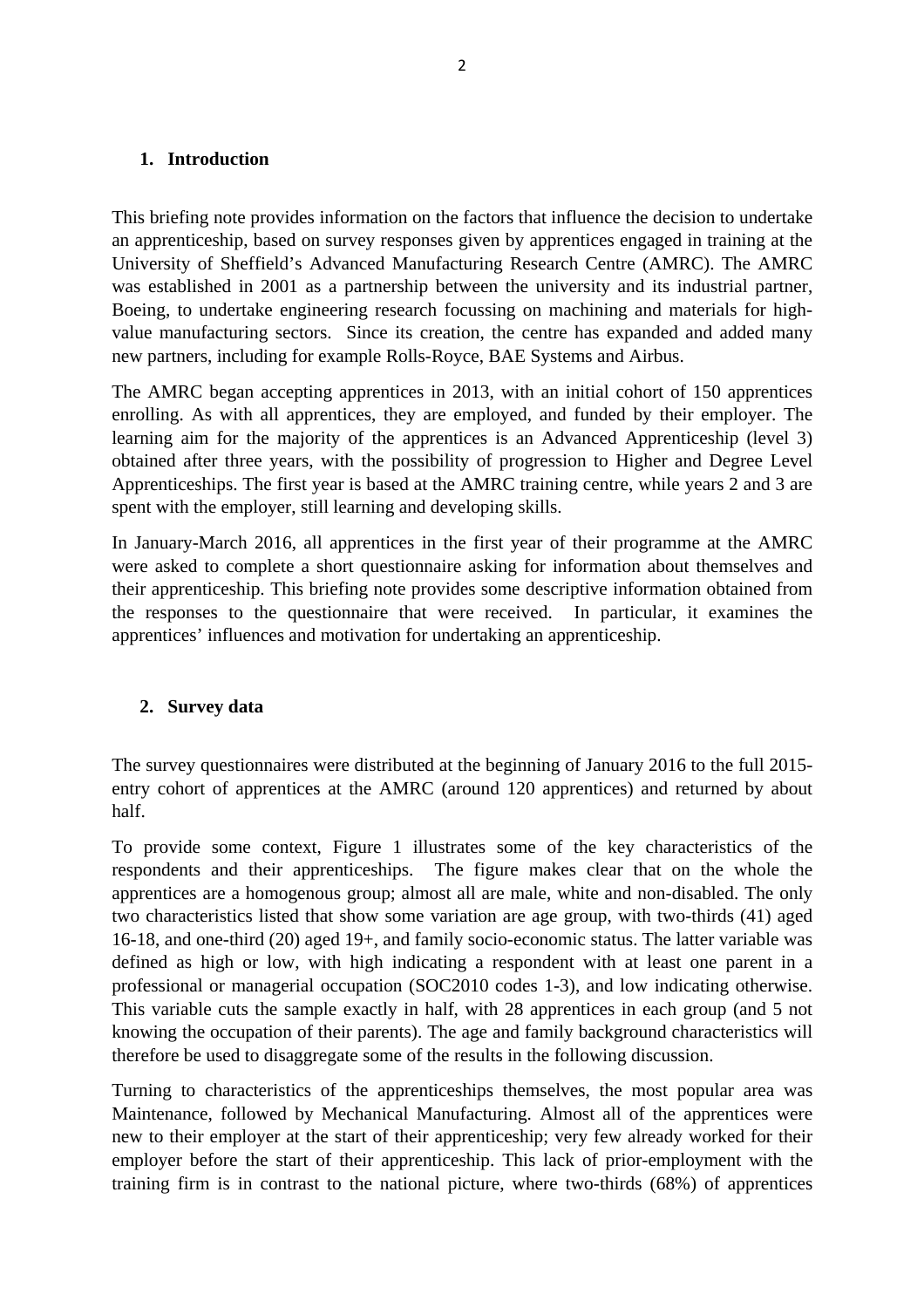surveyed in 2014 were 'internal recruits' (i.e. had worked for their employer before starting their Apprenticeship). This difference is partly due to the relatively young age of the AMRC apprentices, though even when the national statistics are restricted to the 16-18 year old group, 36% were still already working for their employer before their Apprenticeship started.<sup>1</sup> In terms of contract, the majority had a permanent contract and so the promise of continuing job after the completion of their apprenticeship.



In addition to the characteristics illustrated above, further survey questions revealed almost all (85%) of the apprenticeships were of 3 years duration, with the shortest reported to be 2.5 years. The average number of hours per week spent in learning on site at the AMRC was reported to be 37.3 hours, with a narrow range from 32 to 40. Very few hours of off-site learning were reported, with most apprentices reporting none.

#### **3. Findings**

#### **3.1 Prior Qualifications**

The questionnaire asked about respondents' prior qualifications, before starting their Apprenticeship. The apprentices were asked to report all qualifications that they hold, with their responses reported in Table 1 below. It is apparent that this was a well-qualified group of apprentices. 10 of the apprentices (16%) already held A levels, almost all of whom had at least 2 A levels and thus were already sufficiently well qualified to enter Higher Education. At GCSE level, almost all reported holding at least one GCSE at grade C or above, with most

<sup>1</sup> Source for national statistics: Department for Business, Innovation and Skills (2013). *Apprenticeship Evaluation: Learners*. BIS Research Paper Number 124.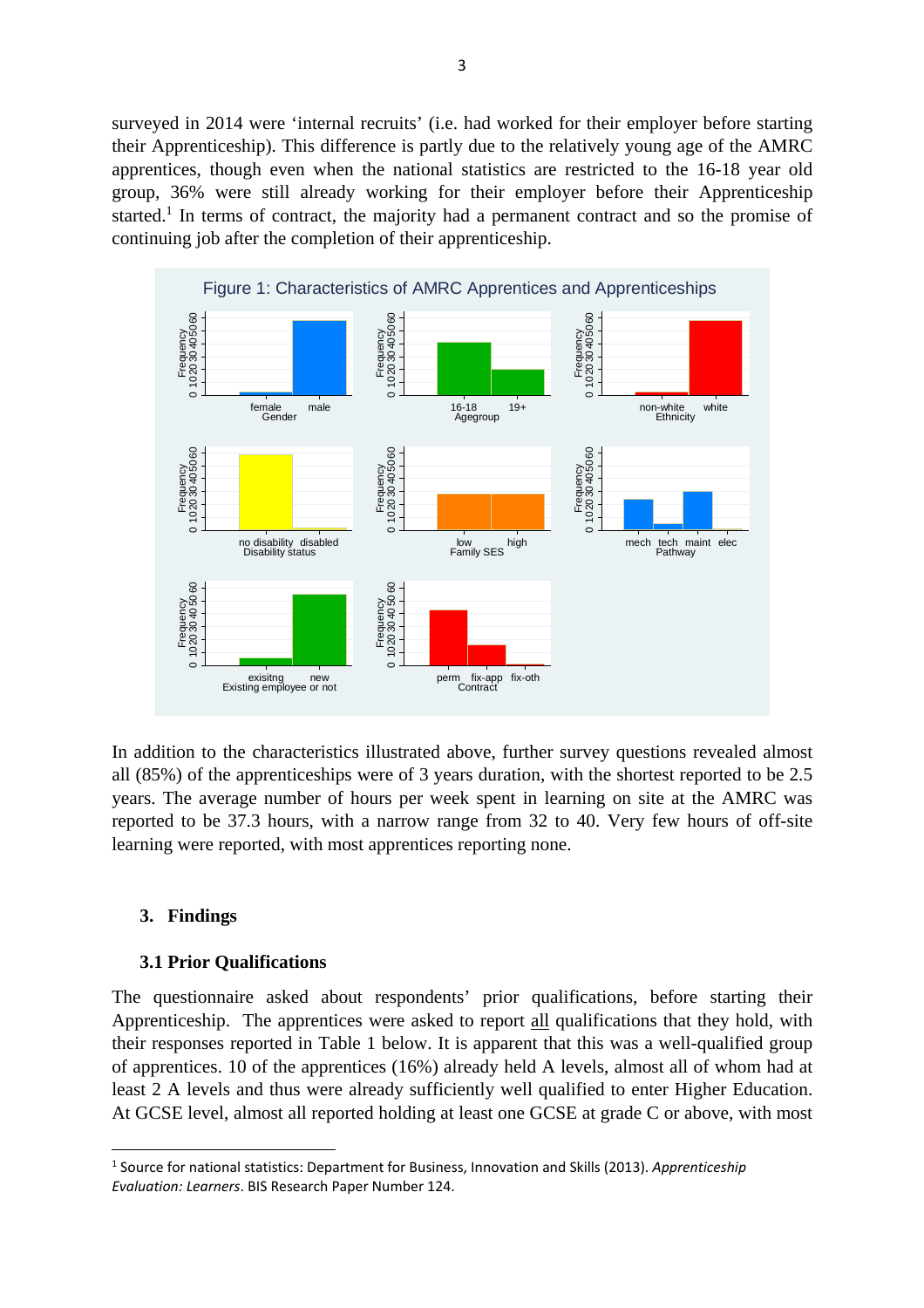holding a wide range (the average number of good GCSEs held being 8). Further questions asked specifically about English and Maths GCSEs, but again these were almost universally held. On the vocational side, few qualifications were held in large numbers, with the exception of BTEC qualifications, held by almost half of the sample.

| Qualification           | <b>Percentage Holding</b><br>that Qualification |
|-------------------------|-------------------------------------------------|
| A levels                | 16                                              |
| AS Levels               | 20                                              |
| GCSEs grades A*-C       | 98                                              |
| GCSEs below grade C     | 41                                              |
| NVQ3                    | 3                                               |
| NVQ <sub>2</sub>        | 5                                               |
| <b>BTEC</b>             | 48                                              |
| City and Guilds Level 2 | 2                                               |

**Table 1: Qualifications Held Before Commencing Apprenticeship** 

Overall, 18 apprentices (30%) were already qualified to Level 3, via A levels, NVQ Level 3 or BTEC qualifications. It is therefore clear that this was, in general, a well-qualified group even before starting their apprenticeship. This shows that prestigious apprenticeships attract young people who have previously been successful in their education, and would have alternative education options. Such apprenticeships are therefore not being taken as a 'second chance' by drop-outs from academic education. What factors, then, led them to choose to do an apprenticeship, instead of the other options they had?

#### **3.2 Influences on Undertaking an Apprenticeship**

One possible source of encouragement to undertake an apprenticeship is young people's school, through discussions with teachers and careers advisers. Figure 2 shows the level of encouragement that the apprentices reported receiving from their school to undertake an apprenticeship. Around a quarter of apprentices were encouraged to do an apprenticeship, while a similar proportion were actively discouraged. The majority received neither encouragement nor discouragement, but either received no guidance at all, or received no guidance about apprenticeships in particular.

When disaggregated by prior qualification level, those less well educated (currently at or below Level 2) received more encouragement and also more discouragement, on average, to do an apprenticeship. There are probably two effects here, with the best amongst the lower qualified group being encouraged and considered as ideal candidates for an apprenticeship, while the lower ability amongst this group are actively discouraged from doing an apprenticeship. Members of the better qualified group (Level 3 or above) were less likely to discuss apprenticeships at school, with a much larger proportion receiving neither encouragement nor discouragement. By age group, the younger group (aged 16-18) received both more encouragement to do an apprenticeship and more discouragement. They are less likely to have not discussed apprenticeships at all, than members of the older cohort aged 19+.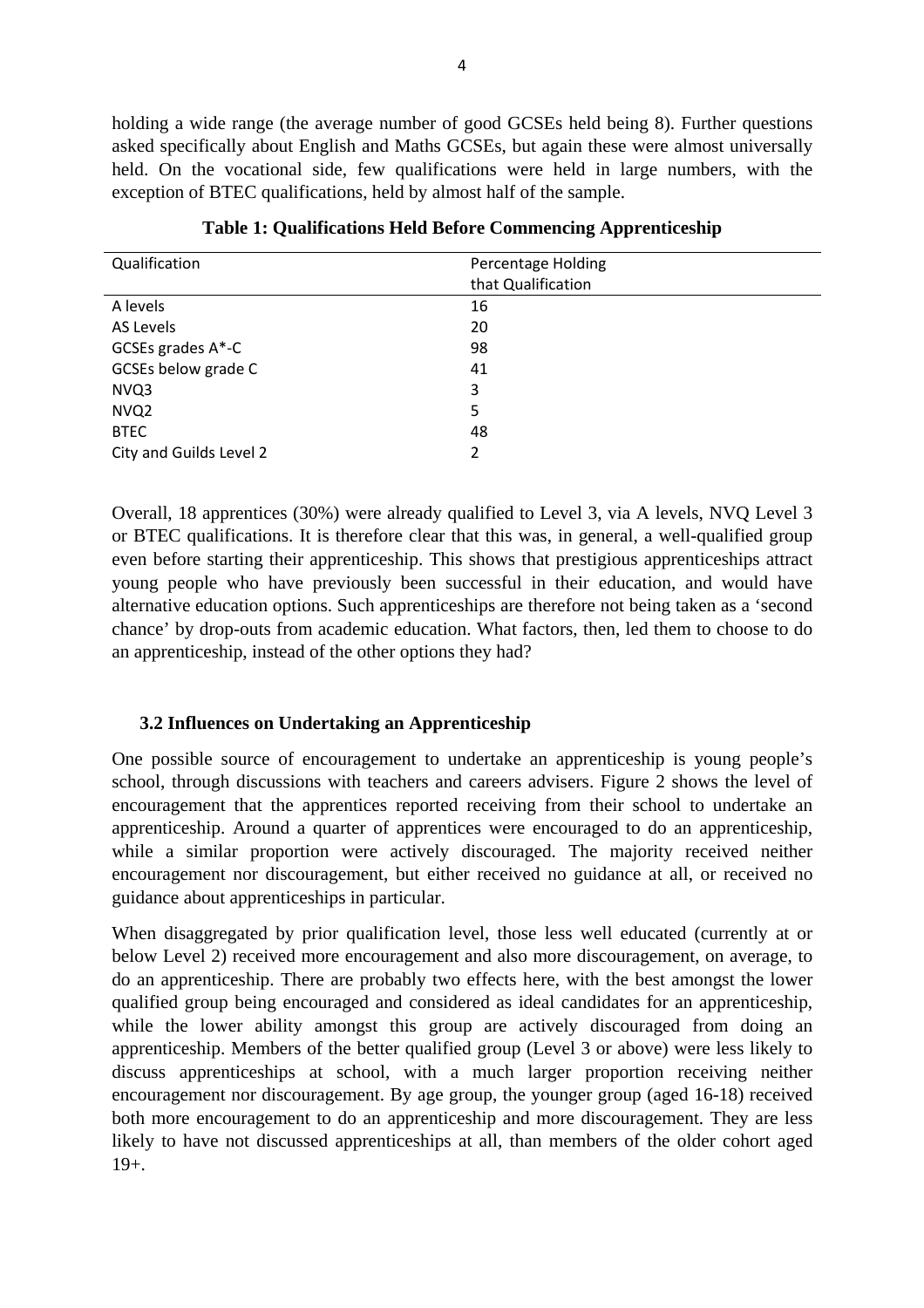

**Figure 2: Encouragement from School for Doing an Apprenticeship** 

It is when we turn to consider the family, that we see apprentices receiving much more encouragement (see Figure 3). Over half of the apprentices (56%) were encouraged a lot by their parents to do an apprenticeship, with a further 17% encouraged a little. Only 3% (2 respondents) were actively discouraged by their parents. Splitting the sample again by two characteristics of interest, there are large differences in parental encouragement by age group. The younger age group seem to be much more likely to be encouraged to do an apprenticeship by their parents, with 90% being encouraged, 73% encouraged a lot, and none discouraged at all. For those aged 19+, the parents seem much more likely to leave them to make their own decisions, with just over a half neither encouraged nor discouraged.



**Figure 3: Encouragement from Parents for Doing an Apprenticeship** 

There is no real difference in encouragement to do an apprenticeship across the two parental background groups. Indeed, if anything, those apprentices with at least one parent in a professional/managerial occupation were slightly more likely to be encouraged to do an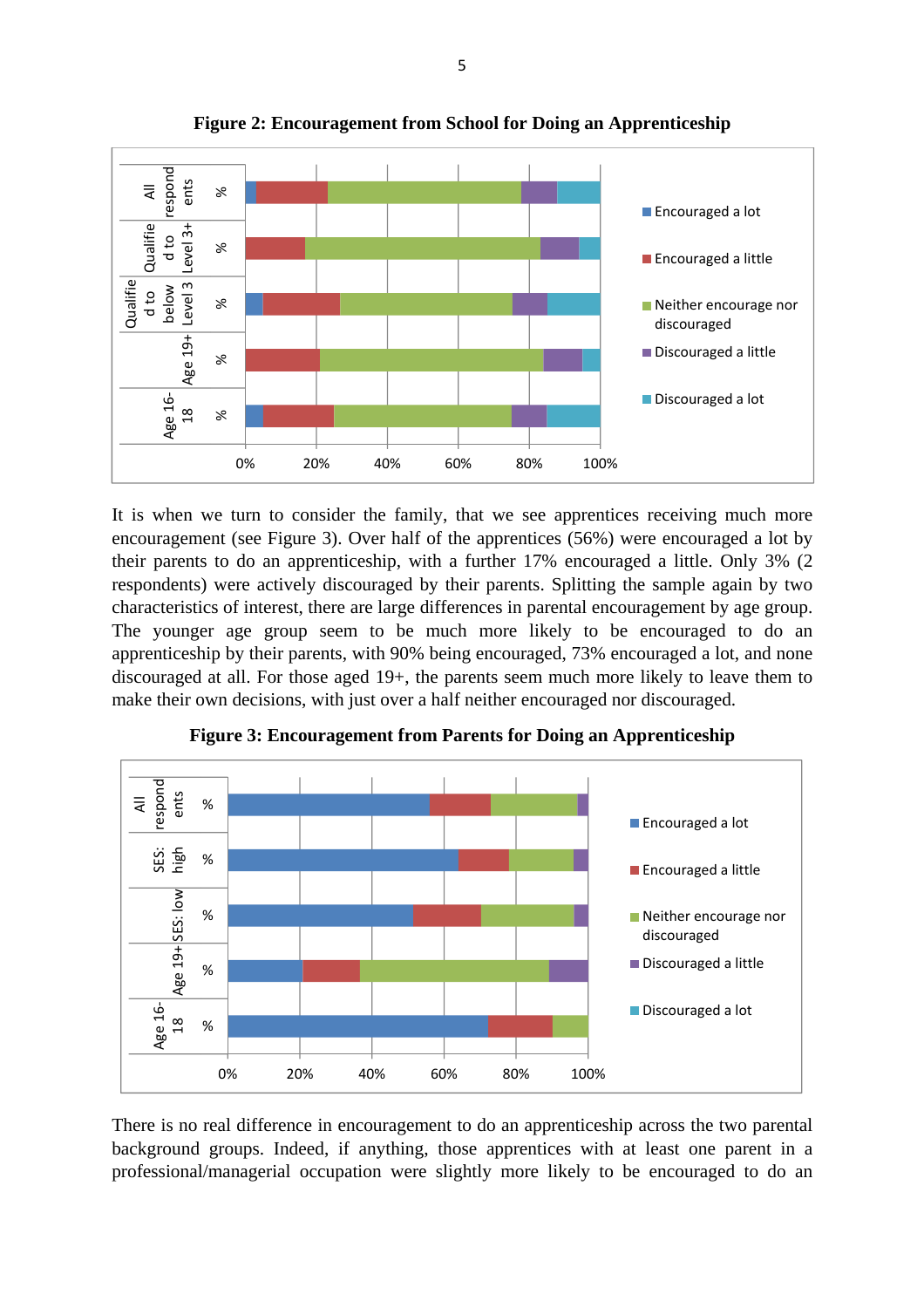apprenticeship than those apprentices with neither parent in such a senior occupation (78% versus 70%). Amongst this, admittedly very small, sample at least, there appears to be no lack of support for apprenticeship amongst parents from higher social backgrounds, though of course we have a selected sample here of young people who actually did an apprenticeship, and we do not have any information on those who did not do an apprenticeship because they were discouraged.

Another factor that can influence the decision to participate in apprenticeships is whether young people know others who are also or have previously undertaken similar learning. The apprentices were asked to report what their three best friends from school are now doing. Half had at least one other apprentice amongst their three best friends from school, with 13% reporting two of their three best friends were now apprentices. By way of contrast, 82% of the respondents had no university students amongst their three best friends, 11% had one, and 3% each had two or all three of their best friends going to university. Given the respective overall numbers doing a degree and an apprenticeship, it is clear that fellow apprentices are over-represented amongst our respondent apprentices' closest friendship groups.

Considering now whether the respondents knew of *any* friend or family member who was doing or had done an apprenticeship, the results are reported in Table 2, for all apprentices and split by parental family background. It is clear from the results that only a small minority of the AMRC apprentices do not know any family and friend who had undertaken an apprenticeship. This is also true when we split the sample by parental occupation. This suggests the importance of peer groups in the decision to do an apprenticeship, perhaps due to acting as a role model, or more simply as a source of information.

|                                                     | All | SES: low | SES: high |
|-----------------------------------------------------|-----|----------|-----------|
|                                                     | %   | %        | %         |
| Has friend who has done an<br>apprenticeship        | 77  | 82       | 75        |
| Has family member who has<br>done an apprenticeship | 43  | 43       | 50        |
| Knows no-one who has done<br>an apprenticeship      | 12  |          | 11        |

**Table 2: Familiarity with Other Apprentices: Proportion with a Friend or Family Member who has Undertaken an Apprenticeship** 

To investigate the information angle further, we asked the apprentices to report their sources of information about apprenticeships, before they started their learning programme. The results, in Table 3 below, reveal that friends and family were indeed the most consulted, with the exception of the discussions with the AMRC themselves, presumably by which point the respondents had already decided that they wanted to do an apprenticeship. Other sources of information, such as schools and careers advisors, were not consulted nearly as often. This again shows the importance of peer effects and personal information for the decision to do an apprenticeship. When split by prior qualification level, the more highly qualified seem to be more willing to do their own research by consulting the Apprenticeship Website, while relying less on information from friends and family.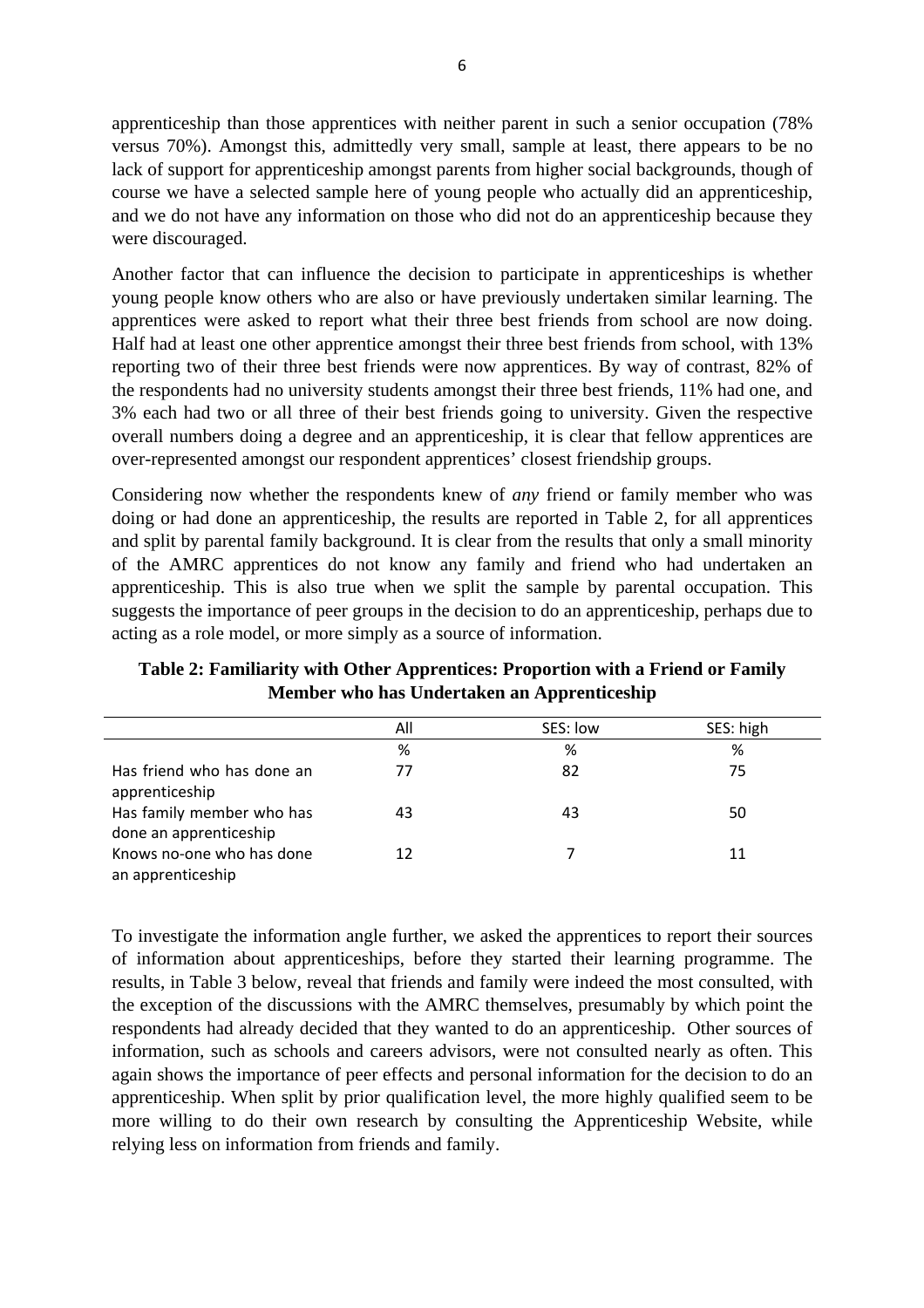|                                         | All | Qualified to  | Qualified to |
|-----------------------------------------|-----|---------------|--------------|
|                                         |     | below Level 3 | Level 3+     |
|                                         | %   | ℅             | ℅            |
| The Apprenticeship Website              | 39  | 33            | 56           |
| Current/previous employer               | 10  | 12            | 6            |
| School or college previously attended   | 31  | 33            | 28           |
| The AMRC                                | 56  | 56            | 56           |
| Careers Advisor, Next Steps, Connexions | 13  | 14            | 11           |
| Jobcentre Plus                          | 2   | 0             | 6            |
| Friends and family                      | 54  | 58            | 44           |
| Internet                                | 7   |               | 6            |
| None of these                           | 5   | 5             | 6            |

**Table 3: Sources of Information about Apprenticeships** 

#### **4. Conclusion**

This short briefing note has looked at the influences behind the decision to undertake an apprenticeship amongst a group of apprentices in the first year of an Apprenticeship based in a training centre at a Higher Education Institution (the University of Sheffield). These apprentices are well qualified, with most having a large number of GCSEs, including English and Maths, and a significant minority also holding academic Level 3 qualifications that could potentially qualify them for a place on an undergraduate degree. On the basis of such prior qualifications, most of the surveyed apprentices will have had a range of options open to them, and so actively chose to do an apprenticeship rather than another of these options.

Looking at the influences on that choice, it is clear that, from the observed sample at least, apprentices overwhelmingly rely upon the advice and encouragement of their family rather than their school, with the latter playing very little role in the decision to undertake an apprenticeship. Friends and family are the main information source used when making this decision, and hence apprentices are far more likely than average to know someone who is doing or has done an apprenticeship.

Thus in order to increase engagement by young people with apprenticeships, more information and encouragement needs to be provided in schools, explaining the costs and benefits of apprenticeships relative to alternative routes, to allow young people to make informed choices. This would reduce the reliance on information gathered through informal personal acquaintance channels, and so widen the spread of apprenticeships beyond peer groups of individuals who know other apprentices. Of course, to the extent that such informal information networks remain important, then as the Apprenticeship system expands in the country, more people are going to know someone who is doing or has done one, further raising awareness and enthusiasm amongst potential new apprentices.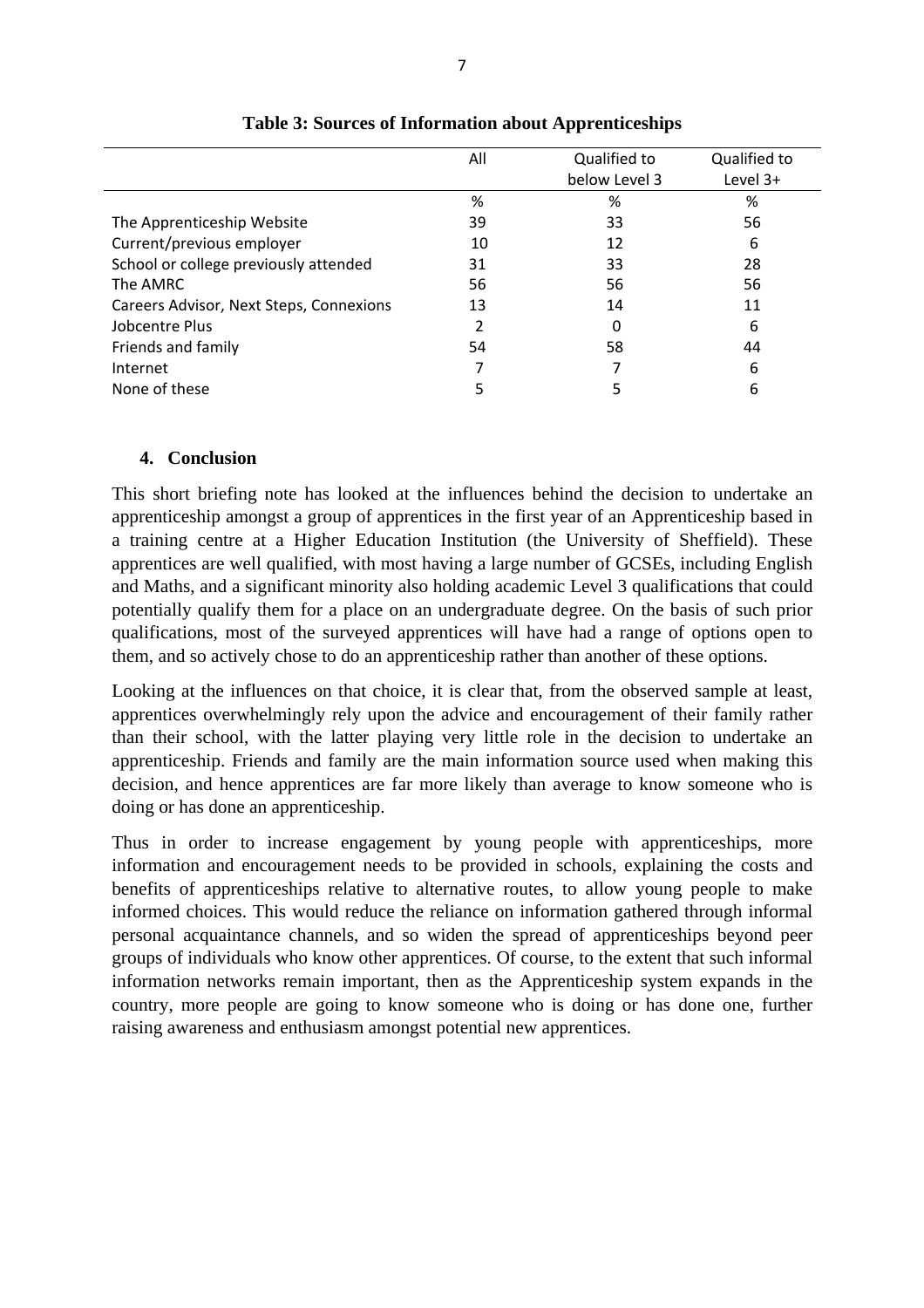### **CVER PUBLICATIONS**

#### *CVER Research Paper 004*

**Young people in low level vocational education: characteristics, trajectories and labour market outcomes**  Sophie Hedges, Vahé Nafilyan, Stefan Speckesser and Augustin de Coulon March 2017

#### *CVER Briefing Note 001*

**Further Education in England: Learners and Institutions**  Claudia Hupkau and Guglielmo Ventura February 2017

#### *CVER Research Paper 003*

**[Vocational vs. General Education and Employment over the Life-Cycle: New Evidence from](http://cver.lse.ac.uk/textonly/cver/pubs/cverdp003.pdf)  [PIAAC](http://cver.lse.ac.uk/textonly/cver/pubs/cverdp003.pdf)** 

Franziska Hampf and Ludger Woessmann November 2016

#### *CVER Research Paper 002*

**Labour Market Returns to Vocational Qualifications in the Labour Force Survey** Steven McIntosh and Damon Morris October 2016

#### *CVER Research Paper 001*

**Post-Compulsory Education in England: Choices and Implications**  Claudia Hupkau, Sandra McNally, Jenifer Ruiz-Valenzuela and Guglielmo Ventura July 2016